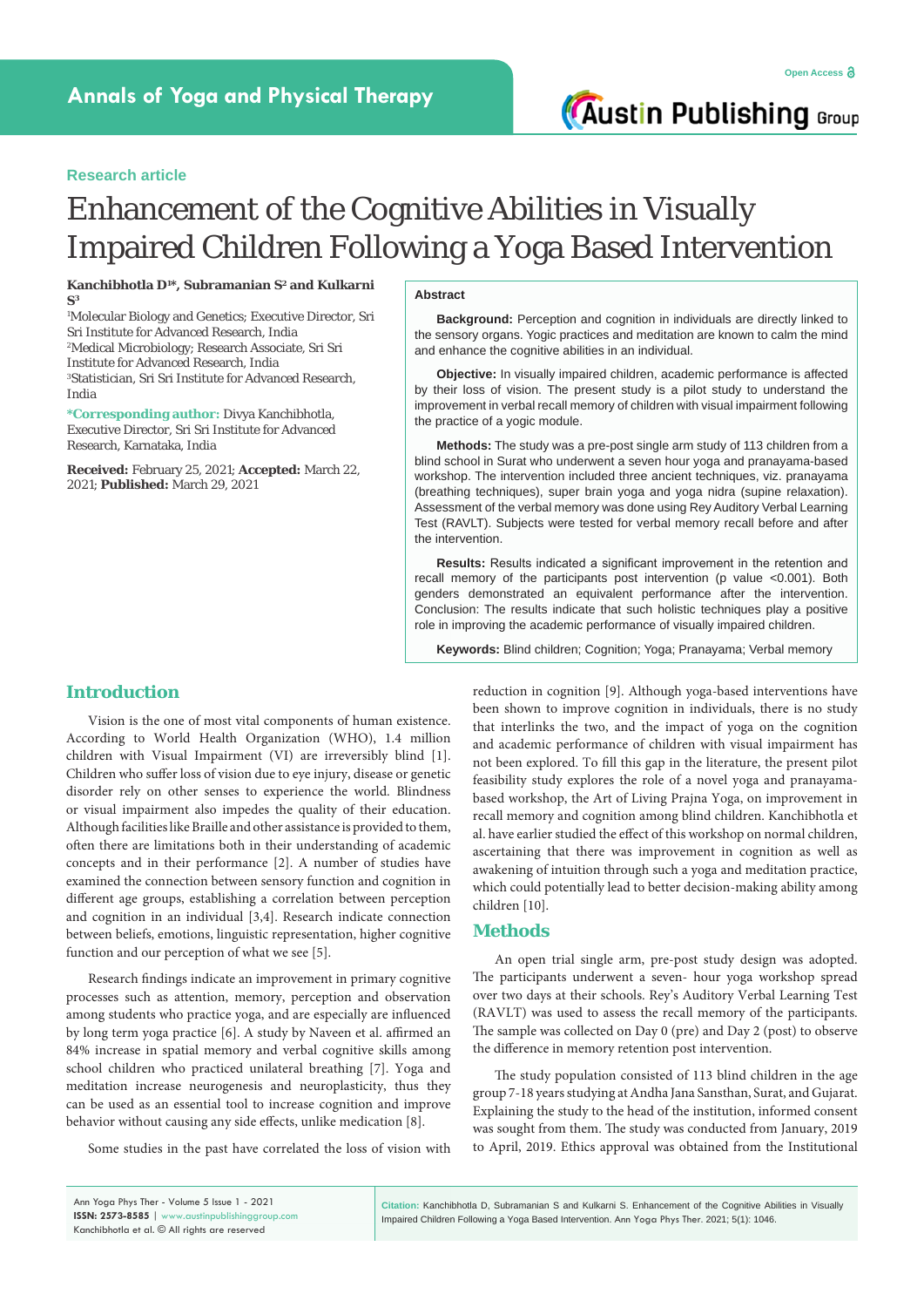ethics committee bearing registration number SSIAR/IEC/06.

The children underwent the Art of Living Prajna Yoga, which is composed of three ancient techniques of pranayama (breathing techniques), super brain yoga and yoga nidra (supine relaxation). Pranayama is a technique that involves control of the breathing pattern, which is traditionally believed to extend the life force or 'prana'.

Super Brain Yoga is an ancient technique that combines acupressure (light tugging of the ear lobes with crossed arms) and squats to improve brainpower. Yoga Nidra or yogic sleep is an effortless meditation technique through which a deep state of relaxation can be achieved. It is done lying down supine, and uses systematic muscle relaxation targeting various parts of the body.

The sequence was taught to students and they were encouraged to practice it daily for 20 minutes. Teachers at school were requested to supervise the daily practice of the yogic module.

Assessment of recall memory was done by Rey auditory Verbal Learning Test (RAVLT). The test was performed according to standard instructions presenting five learning trials and recall for 15 noun word list (list A). The first five recalls trials were summed up and scored as trial A1-A5 and represented as immediate recall or short term memory. This was followed by presentation of distractor list (list B) recall after showing distractor list. Following this the subject was asked to repeat as many words from list A without hearing it again and was defined as delayed recall or long term memory. The sum of all trials was represented as recognition [11].

Analysis of the scores obtained before and after intervention was conducted using paired-sample *t* test to obtain p values. Difference between the scores was considered significant if the p value was less than 0.05. Apart from the descriptive statistical tools, a repeated measure ANOVA was used to determine the effect of gender and age on the pre-post scores.

### **Results**

Table 1 depicts the demographic details of the participants.

Table 2 depicts the overall RAVLT mean scores of the participants before and after the intervention. The mean recall scores for the first five trials, representing short term memory and recognition improved significantly after the two-day intervention (p value <0.001).

Table 3 depicts the RAVLT mean scores of the males and females separately. As observed in the table, all the recall trials show significant improvement post intervention except distractor recall. Both genders show significant improvement in performance post-intervention.

# **Discussion**

Very few studies have investigated the benefits of yoga practice for blind individuals. It is considered difficult for blind children to practice yoga. Ghosh (2017) made it evident that there was an enhancement in sensory perception and self-esteem among visually impaired students with the practice of yoga [12]. Mohanty et al. developed an inclusive yoga module for children with visual impairment, and indicated that 80% of the subjects who used the module reported satisfaction and practiced the sequence daily. Their performance in throwing tennis balls also improved significantly post their yoga intervention [13].

#### Kanchibhotla D **Austin Publishing Group**

| <b>Characteristics</b> | <b>Type</b> | <b>All Participants</b> |
|------------------------|-------------|-------------------------|
| Gender n (%)           | M           | 79 (69.9)               |
|                        | F           | 34 (30.08)              |
| Age (years)            | Mean (SD)   | 15 (4.23)               |
|                        | <b>Min</b>  |                         |
|                        | Max         | 18                      |

| Table 2: Overall RAVLT Scores - mean (SD) and p value. |
|--------------------------------------------------------|
|--------------------------------------------------------|

|                        | Day 0         | Day 2         | p value     |
|------------------------|---------------|---------------|-------------|
| Trial 1-5 Recall       | 8.33(4.26)    | 11.75 (3.67)  | < 0.001     |
| Distractor list Recall | 6.18(3.54)    | 6.97(3.51)    | $0.028^{*}$ |
| Immediate Recall       | 9.78(4.07)    | 12.52 (3.00)  | $< 0.001$ " |
| Recognition            | 51.73 (18.51) | 70.62 (18.61) | $< 0.001$ " |

\* p value <0.05 - significant "p value <0.001 - significant

**Table 3:** RAVLT Scores - mean and p value of Males and Females.

| <b>Males</b>   |               |             |  |  |
|----------------|---------------|-------------|--|--|
| Day 0          | Day 2         | P value     |  |  |
| 8.22 (4.29)    | 11.84 (3.59)  | $< 0.001$ " |  |  |
| 6.05(3.39)     | 6.95(3.59)    | 0.062       |  |  |
| 9.73(4.03)     | 12.62 (2.65)  | $< 0.001$ " |  |  |
| 51.27 (18.03)  | 70.91 (18.04) | $< 0.001$ " |  |  |
| <b>Females</b> |               |             |  |  |
| Day 0          | Day 2         | P value     |  |  |
| 8.59(4.17)     | 11.53 (3.90)  | $< 0.001$ " |  |  |
| 6.48(3.93)     | 7.03(3.34)    | 0.345       |  |  |
| 9.91(4.23)     | 12.27 (3.74)  | $< 0.001$ " |  |  |
| 52.85 (19.86)  | 69.91 (20.21) | $< 0.001$ " |  |  |
|                |               |             |  |  |

This pilot study explored the role of a different yoga-based intervention in improving cognition for children with visual impairment. Our results show an overall improvement in recall memory of the subjects after the intervention. Kanchibhotla et al.'s research findings on the same yoga and pranayama based workshop had pointed that students' could perform computer based cognitive tests with their eyes closed with up to 80% accuracy [10]. This and several other research studies highlight the positive role of yoga and pranayama in developing the human mind and cognition [6,14]. Our senses and cognitive functioning help us to orient ourselves and navigate the world. However, loss of even one of the senses can impact one's balance, thus effecting perception [15]. The benefits of such holistic practices have been extensively studied and practiced. This study highlights the importance of the practice of yoga and pranayama by the visually impaired community.

The study assessed verbal memory and hence the cognition of children with visual impairment before and after the practice of yoga. Significant improvement in the performance was observed across the group post-intervention. This could indicate that the cognitive ability of the participants became stronger after the intervention, as shown by the high accuracy in the performance on memory tasks. Improved cognition could be inferred from the increased mental processes and